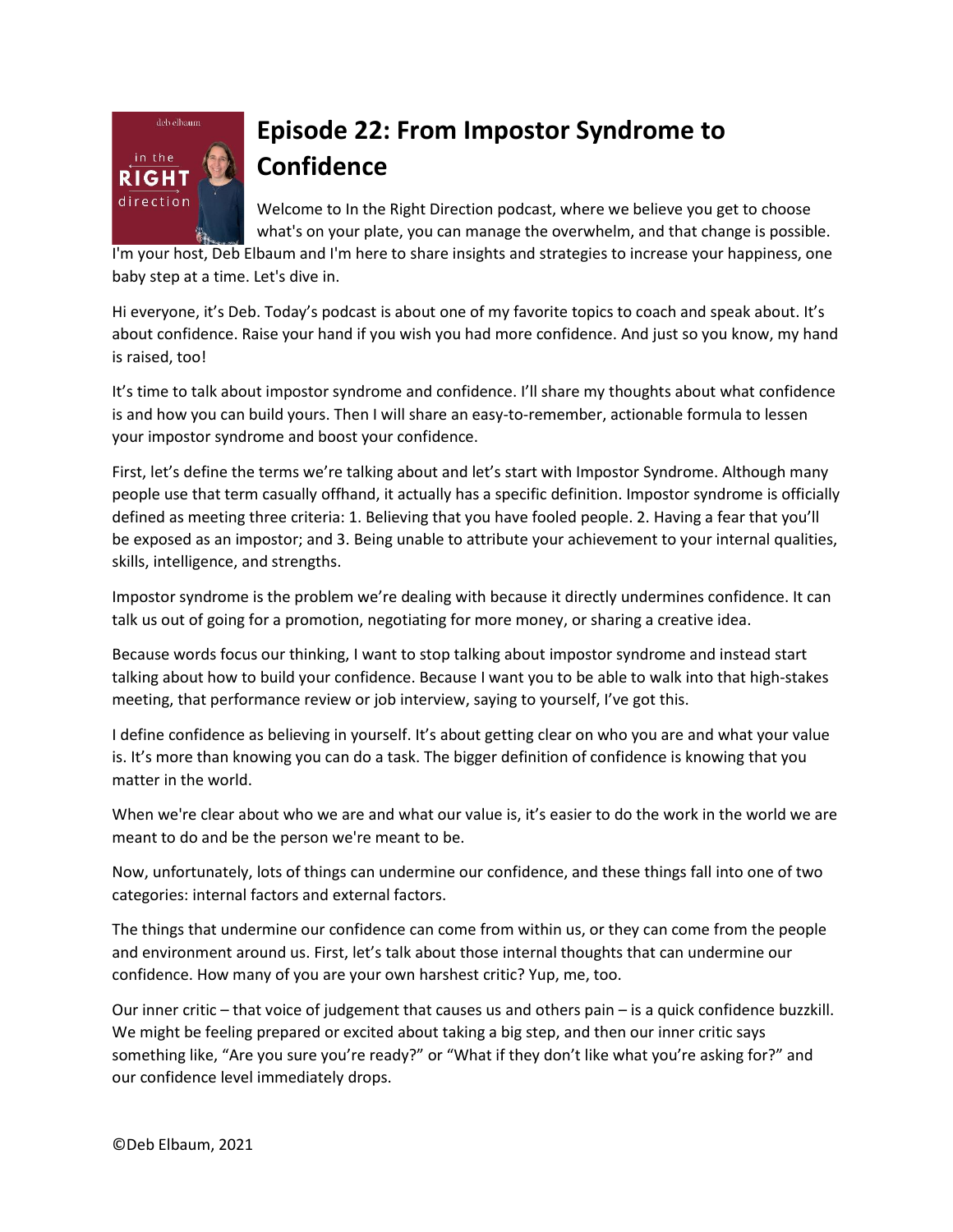In addition to internal factors that undermine our confidence, external factors can also keep us feeling and playing small. Too often, we give our power over to others' comments and opinions. Here's an example: One of my clients had a huge hit in confidence after her manager told her that other people thought she was hard to work with. Now, let's think about this a second. This was secondhand, vague information that came from only one source. My client could have probed more as to how the project she was working on was impacted. She could have advocated for herself. But instead, her confidence sank and she let those comments feed her inner critic. Her mindset immediately went to, "I must not be as good a leader as I thought."

Here's the thing, though. She is a good leader; in fact, she is awesome. She's purposeful, hard-working, and collaborative. And yet, one person's comments made her feel like she was less than and not good enough? Does that sound familiar?

If it's time for you to build your confidence, get ready to take some notes. Here are 3 truths that I know about confidence:

1. Confidence is a practice. And just like any practice, the more you do it, the better you'll get at it.

2. It's not that you either have confidence or don't. You do have it. Your confidence is in you, waiting. I imagine confidence like an underwater river that you can tap into whenever you need to.

And 3. To build your confidence, you can use both your body and your mind.

This brings me to my formula for building confidence. Here's the formula: A plus B equals C. Simple: A +  $B = C$ .

Let's define these variables and break it down. A stands for attitude, which is your mindset and thoughts. B stands for body position, which is your posture and how you breathe and hold your body. C stands for Confidence. To build confidence, you need to align your thoughts with your body.

Let's talk about how to put this into action and let's start with A, attitude, the thoughts that you have about yourself and your abilities. As I often say, our thoughts create our reality. And we get to choose where we focus our thoughts. We can focus our thoughts on our weaknesses or on our strengths. We can focus on our fears, or on our courage and commitment.

When you put attention to A, your mindset, you are intentionally focusing your thoughts on your strengths, your abilities, your purpose, and your past accomplishments. You are rechanneling any inner critic thoughts of: I can't do this, or I'm not good at this, to: here's what I can do and here's what I do know.

Here's how to refocus your thoughts. Choose 3 open-ended coaching questions to ask and answer. For example, you might ask yourself, What gives me purpose? Or, What have I figured out in the past? Or, What's one thing that I'm good at?

After you've focused your mindset and attitude, it's time to maximize variable B, body. Here's a truth: moving our body can shift how we think and feel. Our body is one of the most powerful tools we have to help our mindset be more empowered and positive. Let's try it now. I invite you to bring attention to your body, and to sit up straighter. Pull your shoulders back and open up your torso. How does that feel? Now let yourself exhale fully and take a few deep breaths. What do you notice now?